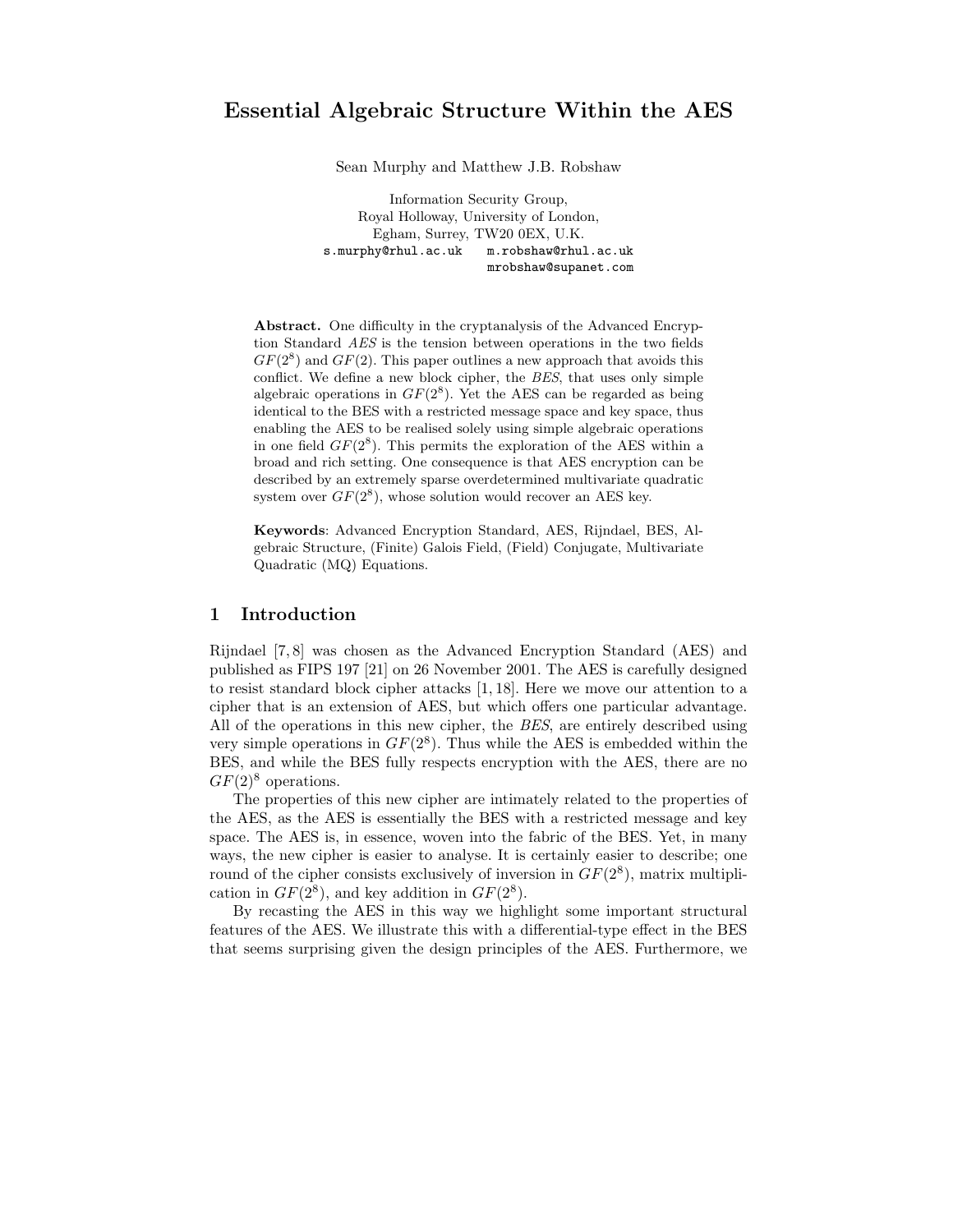show that the AES preserves algebraic curves and that it can be expressed as a very simple system of multivariate quadratic equations over  $GF(2<sup>8</sup>)$ . It is entirely possible that such a new approach might offer significant improvements to the cryptanalysis of the AES.

## 2 Previous Work and Notation

Throughout the AES process, Rijndael (the eventual AES) received considerable cryptanalytic attention [10, 12, 17]. The simplicity of Rijndael was emphasized by its designers [7, 8], and much work has concentrated on the structural properties of the cipher [9, 11, 15, 19, 20, 23, 24].

In this paper we introduce a new technique which further simplifies analysis of the AES. While the AES encryption process is typically described using operations on an array of bytes, we represent the data as column vectors, so matrix multiplication of such a column vector occurs on the left. We regard a byte as an element of the binary field defined by the irreducible "Rijndael" polynomial  $X^8 + X^4 + X^3 + X + 1$ . We denote this field by **F** and a root of this polynomial by  $\theta$ , so

$$
\mathbf{F} = GF(2^8) = \frac{GF(2)[X]}{(X^8 + X^4 + X^3 + X + 1)} = GF(2)(\theta).
$$

Each byte therefore represents a polynomial in  $\theta$  and we adopt the convention that the most significant bit in a byte (the  $\theta^7$  term) is represented by the leftmost, and most significant, bit of the hexadecimal representation of a byte.

The version of the AES we consider has a 128-bit or 16-byte message and key space, though our comments are more generally applicable. The new cipher BES has a 128-byte message and key space. We later define a restriction of the BES spaces to a subset of size  $2^{128}$  that corresponds to the AES. We denote these three sets by  $A$ ,  $B$  and  $B_A$  respectively, so

| А  | State space of the AES                       | Vector space $\mathbf{F}^{16}$  |
|----|----------------------------------------------|---------------------------------|
| В  | State space of the BES                       | Vector space $\mathbf{F}^{128}$ |
| B۵ | Subset of <b>B</b> corresponding to $\bf{A}$ | Subset of $\mathbf{F}^{128}$ .  |

# 3 The Basic Structure of the AES

We refer to FIPS 197 [21] for a full description of the cipher, but we list the significant steps here. We concentrate our attentions on a typical round; the first and last rounds have a different (but related) form that is easily assimilated. We consider the basic version of the AES, which encrypts a 16-byte block using a 16-byte key with 10 encryption rounds.

The input to the AES round function can be viewed as a rectangular array of bytes or, equivalently, as a column vector of bytes. Throughout the encryption process this byte-structure is fully respected. The AES specification defines a round in terms of the following three transformations.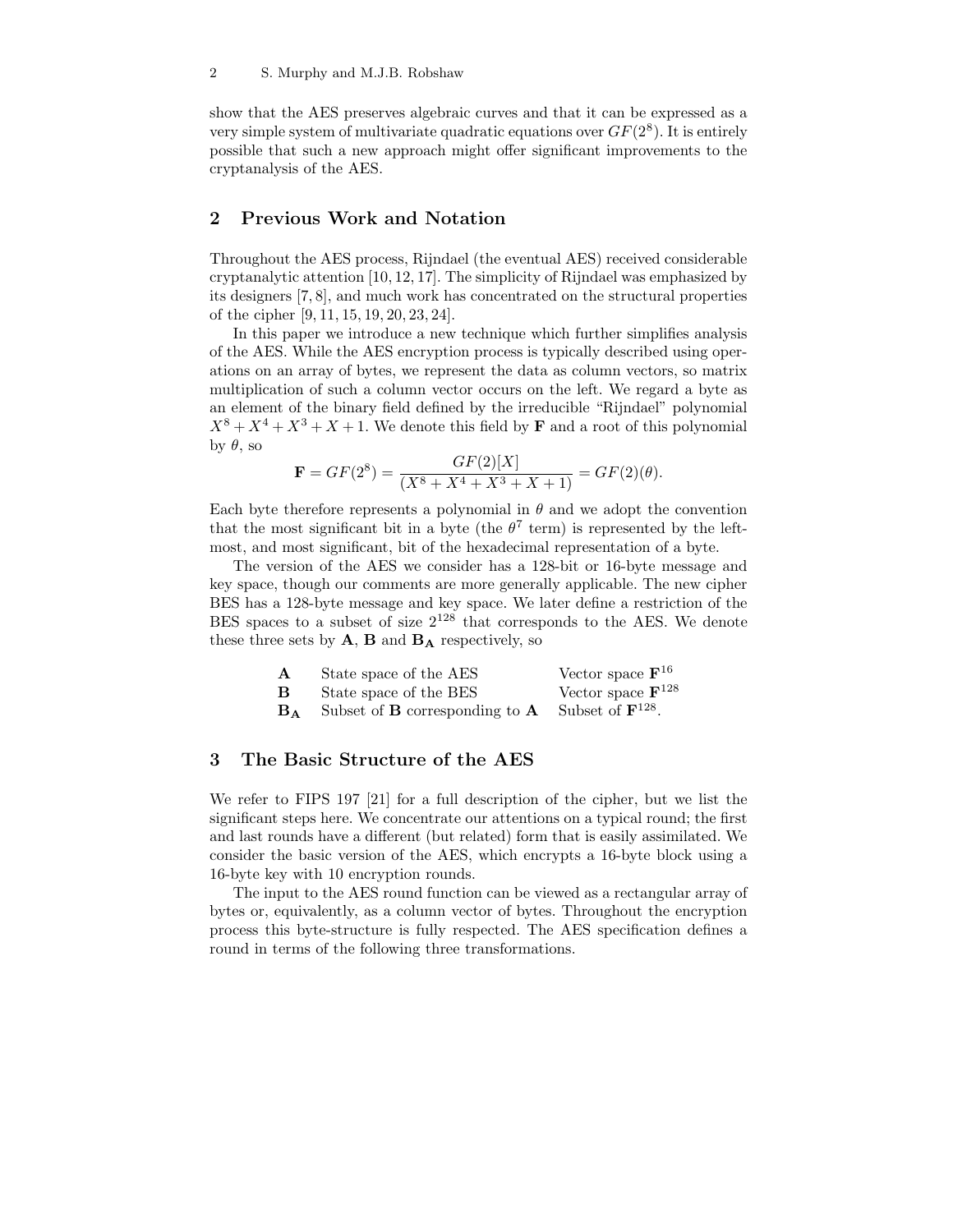- 1. The AES S-Box. The value of each byte in the array is substituted according to a table look-up. This table look up  $S[\cdot]$  is the combination of three transformations.
	- (a) The input w is mapped to  $x = w^{(-1)}$  where  $w^{(-1)}$  is defined by

$$
w^{(-1)} = w^{254} = \begin{cases} w^{-1} & w \neq 0\\ 0 & w = 0 \end{cases}
$$

Thus "AES inversion" is identical to standard field inversion in F for non-zero field elements with  $0^{(-1)} = 0$ .

- (b) The intermediate value x is regarded as a  $GF(2)$ -vector of dimension 8 and transformed using an  $(8 \times 8)$  GF(2)-matrix  $L_A$ . The transformed vector  $L_A \cdot x$  is then regarded in the natural way as an element of **F**.
- (c) The output of the AES S-Box is  $(L_A \cdot x) + 63$ , where addition is with respect to  $GF(2)$ .

### 2. The AES linear diffusion (mixing) layer.

- (a) Each row of the array is rotated by a certain number of byte positions.
- (b) Each column of the array is considered to be an F-vector, and a column **y** is transformed to the column  $C \cdot y$ , where C is a  $(4 \times 4)$  **F**-matrix.
- 3. The AES subkey addition. Each byte of the array is added (with respect to  $GF(2)$  to a byte from the corresponding array of round subkeys.

The additive constant (63) in the AES S-box can be removed by incorporating it within a (slightly) modified key schedule [19]. For simplicity, we use this description of the AES in this paper.

## 4 The Big Encryption System (BES)

We introduce a new iterated block cipher, the Big Encryption System (BES), which operates on 128-byte blocks with a 16-byte key. Both the AES and the BES are defined in terms of bytes and we now describe the common mathematical framework for both ciphers.

Both the AES and the BES use a state vector of bytes, which is transformed by the basic operations within a round. In both cases, the plaintext is the input state vector while the ciphertext is the output state vector. As described in Section 2, the state spaces of the AES and the BES are the vector spaces  $\mathbf{A} = \mathbf{F}^{16}$ and  $\mathbf{B} = \mathbf{F}^{128}$  respectively. We now describe the basic techniques required to establish the relationship between the AES and the BES.

**Inversion.** The inversion operation is easily described. For  $a \in \mathbf{F}$ , it is identical to standard field inversion for non-zero field elements with  $0^{(-1)} = 0$ . For an *n*-dimensional vector  $\mathbf{a} = (a_0, \dots, a_{n-1}) \in \mathbf{F}^n$ , we view inversion as a componentwise operation and set

$$
\mathbf{a}^{(-1)} = (a_0^{(-1)}, \dots, a_{n-1}^{(-1)}).
$$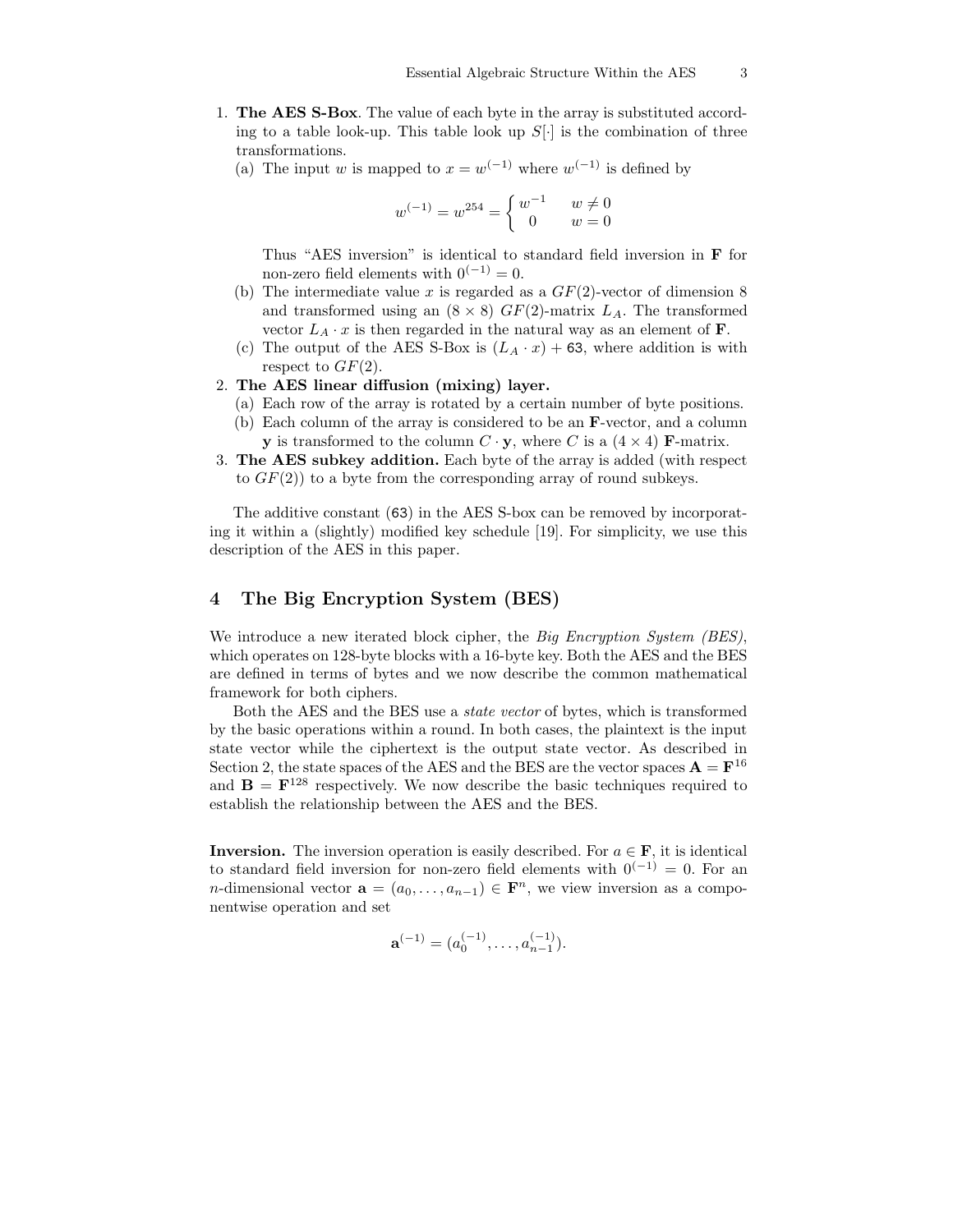Vector conjugates. For any element  $a \in \mathbf{F}$  we can define the vector conjugate of a,  $\tilde{a}$ , as the vector of the eight  $GF(2)$ -conjugates of a, so

$$
\widetilde{\mathbf{a}} = \left(a^{2^0}, a^{2^1}, a^{2^2}, a^{2^3}, a^{2^4}, a^{2^5}, a^{2^6}, a^{2^7}\right).
$$

We use a vector conjugate mapping  $\phi$  from  $\mathbf{F}^n$  to a subset of  $\mathbf{F}^{8n}$ . For  $n=1$  and  $a \in \mathbf{F}$ , we have

$$
\widetilde{\mathbf{a}} = \phi(a) = \left(a^{2^0}, a^{2^1}, a^{2^2}, a^{2^3}, a^{2^4}, a^{2^5}, a^{2^6}, a^{2^7}\right).
$$

This definition extends in the obvious way to a vector conjugate mapping  $\phi$ from  $\mathbf{F}^n$  to a subset of  $\mathbf{F}^{\delta n}$ . The *n*-dimensional vector  $\mathbf{a} = (a_0, \ldots, a_{n-1}) \in \mathbf{F}^n$ is mapped to

$$
\widetilde{\mathbf{a}} = \phi(\mathbf{a}) = (\phi(a_0), \dots, \phi(a_{n-1})).
$$

The vector conjugate mapping  $\phi$  has desirable algebraic properties, namely that it is additive and preserves inverses, so

$$
\phi(\mathbf{a} + \mathbf{a}') = \phi(\mathbf{a}) + \phi(\mathbf{a}') \text{ and}
$$

$$
\phi(\mathbf{a}^{-1}) = \phi(\mathbf{a})^{-1}.
$$

When each successive set of eight components in  $\mathbf{a} \in \mathbf{F}^{8n}$  form an ordered set of  $GF(2)$ -conjugates, we say that **a** has the *conjugacy property*. Such vectors lie in  $Im(\phi)$ , and we can consider  $\phi^{-1}: Im(\phi) \to \mathbf{F}^n$  as an extraction mapping which recovers the basic vector from a vector conjugate.

Embedding the AES state space in the BES state space. Any plaintext, ciphertext, intermediate text, or subkey for the AES is an element of the state space A. Similarly, any plaintext, ciphertext, intermediate text, or subkey for the BES is an element of the state space B.

We can use the vector conjugate map  $\phi$  to embed any element of the AES state space A into the BES state space B. We define

$$
\mathbf{B}_{\mathbf{A}} = \phi(\mathbf{A}) \subset \mathbf{B}
$$
 to be the AES subset of BES,

that is the embedded image of the AES state space in the BES state space. Elements of  $B_A$ , that is embedded images of AES states or subkeys, have the vector conjugacy property. Furthermore,  $B_A$  is an additively closed set that also preserves inverses.

In the following sections we describe the cipher BES. This is done in such a way that the "commuting" diagram in Figure 1 is fully respected.

#### 4.1 AES and BES

As previously described, we regard a state vector of the AES to be an element  $a \in A$ . We further regard each round subkey as an element  $k_i \in A$ . We do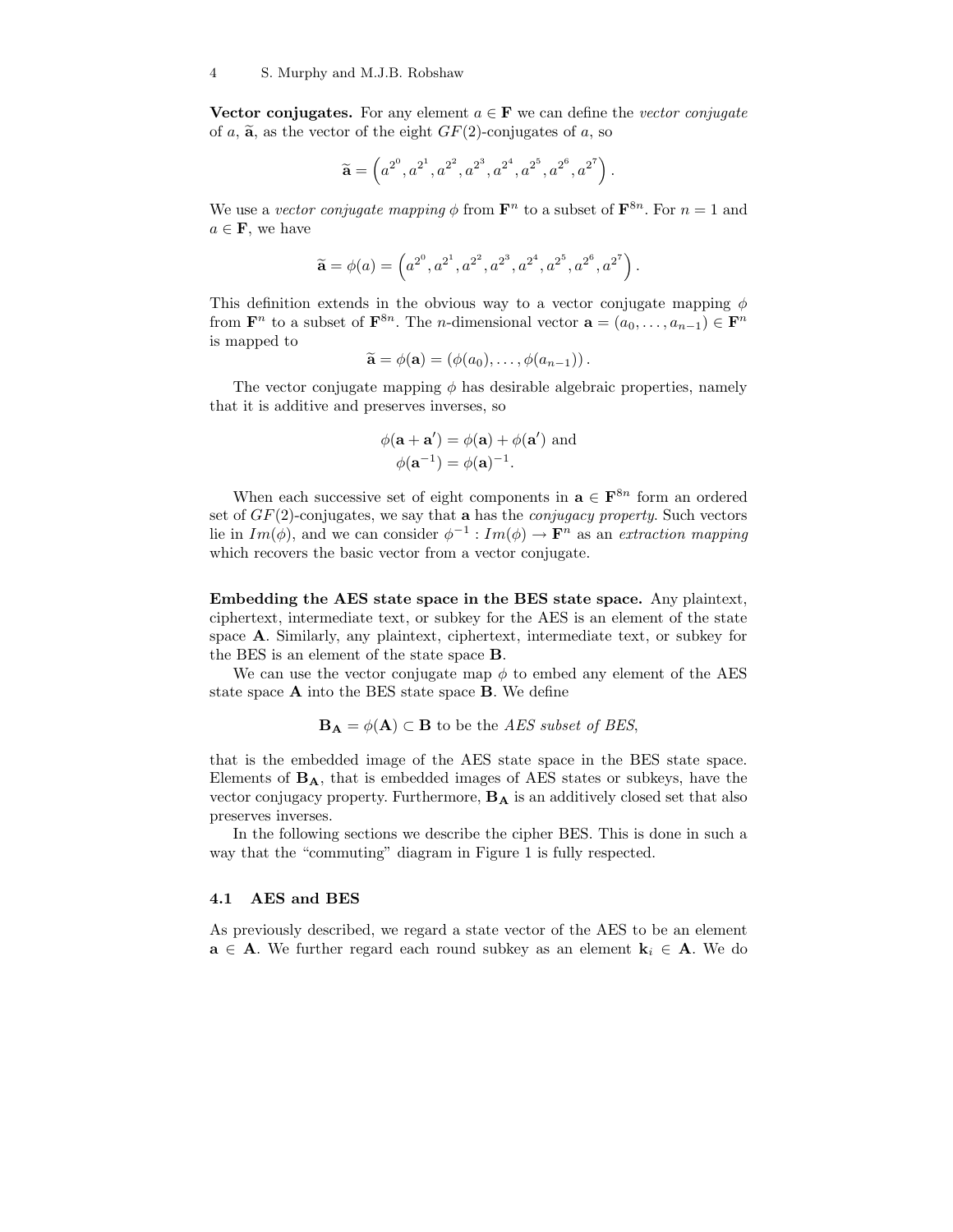$$
k \to \frac{A \xrightarrow{\phi} B_{A}}{\frac{AES}{\downarrow}} \xrightarrow{\frac{\downarrow}{BES}} \leftarrow \phi(k)
$$
  

$$
A \xleftarrow{\phi^{-1}} B_{A}
$$

Fig. 1. The relationship between the AES and the BES. The important feature of the BES is that it is defined exclusively using simple operations in one field,  $GF(2<sup>8</sup>)$ .

not use the standard AES way of representing an element a as a square array. Instead we view the state vector a as a column vector, where

$$
\mathbf{a} = \frac{\frac{a_{00} a_{01} a_{02} a_{03}}{a_{10} a_{11} a_{12} a_{13}}}{\frac{a_{20} a_{21} a_{22} a_{23}}{a_{30} a_{31} a_{32} a_{33}}} = (a_{00}, \dots, a_{30}, a_{01}, \dots, a_{31}, \dots, a_{33})^T.
$$

For the BES, we also view the state vector  $\mathbf{b} \in \mathbf{B}$  as a column vector where

$$
\mathbf{b} = (b_{000}, \dots, b_{007}, b_{100}, \dots, b_{107}, \dots, b_{330}, \dots, b_{337})^T.
$$

It should be obvious how we intend to use the embedding mapping  $\phi$ . We set

$$
\phi(a_{ij})=(b_{ij0},\ldots,b_{ij7}).
$$

Each basic operation in a round of the AES describes a bijective mapping on A. These can be readily replaced with similar operations in the BES. Our aim in doing this is to ensure that every operation (including the  $GF(2)$ -linear map from the AES S-box) is expressed using simple algebraic operations over F.

Subkey addition. This is obvious for both the AES and the BES. For the AES we combine the state vector  $\mathbf{a} \in \mathbf{A}$  with an AES subkey  $(\mathbf{k}_A)_i \in \mathbf{A}$  by  $\mathbf{a} \mapsto \mathbf{a} + (\mathbf{k}_A)_i$ . We do exactly the same in BES and we combine the state vector  $\mathbf{b} \in \mathbf{B}$  with a subkey  $(\mathbf{k}_B)_i \in \mathbf{B}$  by  $\mathbf{b} \mapsto \mathbf{b} + (\mathbf{k}_B)_i$ . We consider the generation of the BES subkeys below.

S-box inversion. As inversion operates componentwise on bytes, it is just as easy to describe in the BES as the AES. In the AES, inversion can be viewed as a componentwise vector inversion of the state vector  $\mathbf{a} \in \mathbf{A}$ . Thus the AES inversion operation is given by  $\mathbf{a} \mapsto \mathbf{a}^{(-1)}$ . This can be translated in the obvious manner, and for  $\mathbf{b} \in \mathbf{B}$ , inversion in the BES is given by  $\mathbf{b} \mapsto \mathbf{b}^{(-1)}$ .

Row operation. The AES RowShift operation permutes the bytes in the array. Clearly this process can be considered as a transformation of the components of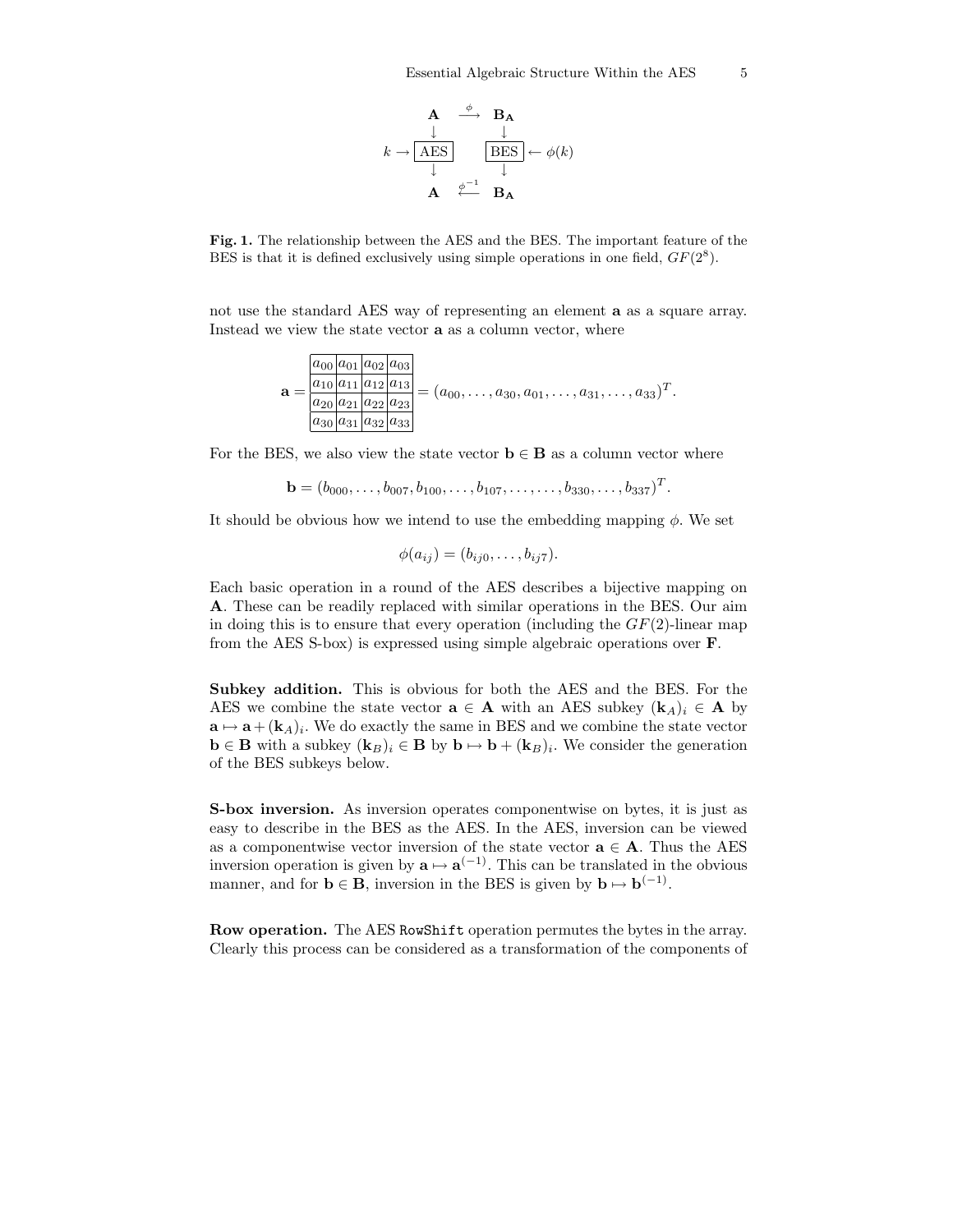#### 6 S. Murphy and M.J.B. Robshaw

a column vector  $\mathbf{a} \in \mathbf{A}$ . It is straightforward to represent this transformation as multiplication of the state vector  $\mathbf{a} \in \mathbf{A}$  by a (16×16) **F**-matrix  $R_A$ . Consider the equivalent operation in the BES. It is equally straightforward to represent this transformation as multiplication of the state vector  $\mathbf{b} \in \mathbf{B}$  by a (128 × 128) Fmatrix  $R_B$ . In moving from  $R_A$  to  $R_B$  we only need ensure that vector conjugates are moved as a single entity.

Column operation. The AES MixColumn operation is defined using a  $(4 \times 4)$ **F**-matrix  $C_A$ . A column  $y \in \mathbf{F}^4$  of the conceptual state array is transformed into a replacement column  $z \in F^4$  by

$$
\mathbf{z} = C_A \cdot \mathbf{y} = \begin{pmatrix} \theta & (\theta + 1) & 1 & 1 \\ 1 & \theta & (\theta + 1) & 1 \\ 1 & 1 & \theta & (\theta + 1) \\ (\theta + 1) & 1 & 1 & \theta \end{pmatrix} \cdot \mathbf{y} = \begin{pmatrix} 02 & 03 & 01 & 01 \\ 01 & 02 & 03 & 01 \\ 01 & 01 & 02 & 03 \\ 03 & 01 & 01 & 02 \end{pmatrix} \cdot \mathbf{y}.
$$

We can readily view this as a transformation of the AES state space **A** by the  $(16 \times 16)$  F-matrix transformation Mix<sub>A</sub>, where Mix<sub>A</sub> is a block diagonal matrix with 4 identical blocks  $C_A$ , so  $Mix_A = Diag_4(C_A)$ . Consider now the equivalent transformation within the BES. Our aim is to replicate the actions of the AES, but to maintain the condition that each byte in the AES is represented by a conjugate vector in the BES. To do this we consider eight versions of the matrix  $C_A$ . These versions are denoted by  $C_B^{(k)}$  and they are defined as

$$
C_B^{(k)} = \begin{pmatrix} \theta^{2^k} & (\theta + 1)^{2^k} & 1 & 1 \\ 1 & \theta^{2^k} & (\theta + 1)^{2^k} & 1 \\ 1 & 1 & \theta^{2^k} & (\theta + 1)^{2^k} \\ (\theta + 1)^{2^k} & 1 & 1 & \theta^{2^k} \end{pmatrix}
$$
 for  $k = 0, ..., 7$ ,

so  $C_B^{(0)} = C_A$ . We note that  $C_B^{(k)}$  is an MDS matrix, thereby offering certain diffusion properties [7, 8], and that if

$$
(z_0, z_1, z_2, z_3)^T = C_A \cdot (y_0, y_1, y_2, y_3)^T \text{ then}
$$
  

$$
(z_0^{2^k}, z_1^{2^k}, z_2^{2^k}, z_3^{2^k})^T = C_B^{(k)} \cdot (y_0^{2^k}, y_1^{2^k}, y_2^{2^k}, y_3^{2^k})^T.
$$

This provides a way of preserving the conjugacy property through the MixColumn transformation in the BES. The matrices  $C_B^{(k)}$  can be used to define the (128  $\times$ 128) **F**-matrix  $Mix_B$  that respects the vector conjugate embedding mapping  $\phi: \mathbf{A} \to \mathbf{B}_A$ , so the action of MixColumn on bytes in the AES is replicated by the action of  $Mix_B$  on vector conjugates in the BES. Under a simple basis re-ordering,  $Mix_B$  is a block diagonal matrix comprising 32 (4×4) MDS matrices.

The S-box  $GF(2)$ -linear operation. In the AES, there is no easy way to represent this transformation of the state space A as a matrix multiplication However, in the BES there is a simple matrix representation of this operation.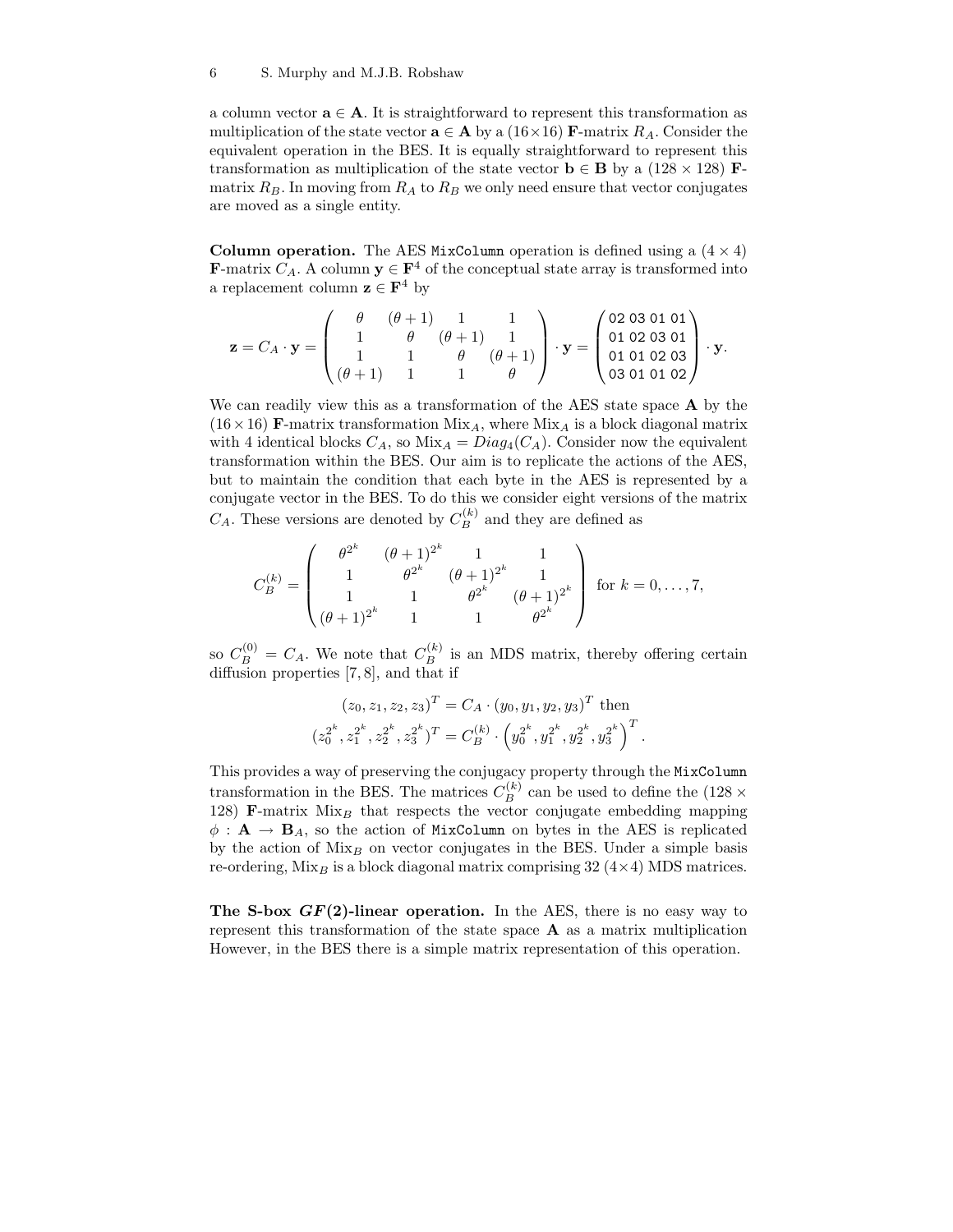.

The AES  $GF(2)$ -linear operation  $\sigma_A : \mathbf{F}^{16} \to \mathbf{F}^{16}$  is defined using a function  $f : \mathbf{F} \to \mathbf{F}$  that operates on each component of the state vector **a**, so

$$
\mathbf{a} = (a_{00}, \dots, a_{33}) \mapsto \sigma_A(\mathbf{a}) = (f(a_{00}), \dots, f(a_{33})).
$$

In the AES specification, f is defined by considering  $\mathbf{F} = GF(2^8)$  as the vector space  $GF(2)^8$ . The transformation f is then represented by the action of an  $(8 \times 8)$  GF(2) matrix  $L_A$  where

$$
L_A = \begin{pmatrix} 1 & 0 & 0 & 0 & 1 & 1 & 1 & 1 \\ 1 & 1 & 0 & 0 & 0 & 1 & 1 & 1 \\ 1 & 1 & 1 & 0 & 0 & 0 & 1 & 1 \\ 1 & 1 & 1 & 1 & 0 & 0 & 0 & 1 \\ 1 & 1 & 1 & 1 & 1 & 0 & 0 & 0 \\ 0 & 1 & 1 & 1 & 1 & 1 & 0 & 0 \\ 0 & 0 & 1 & 1 & 1 & 1 & 1 & 0 \\ 0 & 0 & 0 & 1 & 1 & 1 & 1 & 1 \end{pmatrix}
$$

To accomplish the change from  $GF(2^8)$  to  $GF(2)^8$ , the natural mapping  $\psi$ :  $GF(2^8) \rightarrow GF(2)^8$  is used in the AES. The componentwise AES  $GF(2)$ -linear operation  $f : \mathbf{F} \to \mathbf{F}$  is then defined by  $f(a) = \psi^{-1}(L_A(\psi(a)))$  for  $a \in \mathbf{F}$ . It is the need for the maps  $\psi$  and  $\psi^{-1}$  that complicates analysis of the AES.

However, there exists a polynomial with co-efficients in  $\bf{F}$  which interpolates  $f : \mathbf{F} \to \mathbf{F}$ . This polynomial may be regarded as an equivalent definition of f. Further, since f is an *additive* or *linearized* polynomial [16] on  $\mathbf{F}$ , it is necessarily described by a linear combination of conjugates. Thus we obtain

$$
f(a) = \sum_{k=0}^{7} \lambda_k a^{2^k} \text{ for } a \in \mathbf{F},
$$
  
where  $(\lambda_0, \lambda_1, \lambda_2, \lambda_3, \lambda_4, \lambda_5, \lambda_6, \lambda_7) = (05, 09, \texttt{f9}, 25, \texttt{f4}, 01, \texttt{b5}, 8\texttt{f}).$ 

This polynomial is essentially given in [8] as part of the derivation of the related S-Box interpolation polynomial [7, 8]. However, our interest is in separating out the F-inversions from the rest of the F-linear round function, since this separation seems algebraically the most natural.

The  $GF(2)$ -linear operation from the AES S-box can now be defined in the BES using an  $(8 \times 8)$  F-matrix. This matrix replicates the (AES) action of the  $GF(2)$ -linear map on the first byte of a vector conjugate set while ensuring that the property of vector conjugacy is preserved on the remaining bytes. We set

$$
L_B=\begin{pmatrix} (\lambda_0)^{2^0}~(\lambda_1)^{2^0}~(\lambda_2)^{2^0}~(\lambda_3)^{2^0}~(\lambda_4)^{2^0}~(\lambda_5)^{2^0}~(\lambda_6)^{2^0}~(\lambda_7)^{2^0}~(\lambda_6)^{2^1}~(\lambda_7)^{2^1}~(\lambda_9)^{2^1}~(\lambda_9)^{2^1}~(\lambda_9)^{2^1}~(\lambda_9)^{2^1}~(\lambda_9)^{2^1}~(\lambda_9)^{2^1}~(\lambda_9)^{2^1}~(\lambda_9)^{2^1}~(\lambda_9)^{2^2}~(\lambda_9)^{2^2}~(\lambda_9)^{2^2}~(\lambda_9)^{2^2}~(\lambda_9)^{2^2}~(\lambda_9)^{2^2}~(\lambda_9)^{2^2}~(\lambda_9)^{2^2}~(\lambda_9)^{2^3}~(\lambda_1)^{2^3}~(\lambda_9)^{2^3}~(\lambda_1)^{2^3}~(\lambda_2)^{2^3}~(\lambda_4)^{2^3}~(\lambda_4)^{2^3}~(\lambda_3)^{2^4}~(\lambda_3)^{2^4}~(\lambda_3)^{2^5}~(\lambda_6)^{2^4}~(\lambda_7)^{2^4}~(\lambda_9)^{2^5}~(\lambda_9)^{2^5}~(\lambda_9)^{2^5}~(\lambda_9)^{2^5}~(\lambda_9)^{2^5}~(\lambda_9)^{2^5}~(\lambda_9)^{2^5}~(\lambda_9)^{2^5}~(\lambda_9)^{2^5}~(\lambda_9)^{2^6}~(\lambda_1)^{2^6}~(\lambda_2)^{2^6}~(\lambda_1)^{2^6}~(\lambda_1)^{2^6}~(\lambda_1)^{2^6}~(\lambda_1)^{2^6}~(\lambda_1)^{2^6}~(\lambda_1)^{2^6}~(\lambda_1)^{2^6}~(\lambda_1)^{2^6}~(\lambda_1)^{2^6}~(\lambda_1)^{2^7}~(\lambda_2)^{2^7}~(\lambda_3)^{2^7}~(\lambda_6)^{2^7}~(\lambda_6)^{2^7}~(\lambda_6)^{2^7}~(\lambda_9)^{2^7}~(\lambda_9)^{2^7}~(\lambda_9)^{2^7}~(\lambda_
$$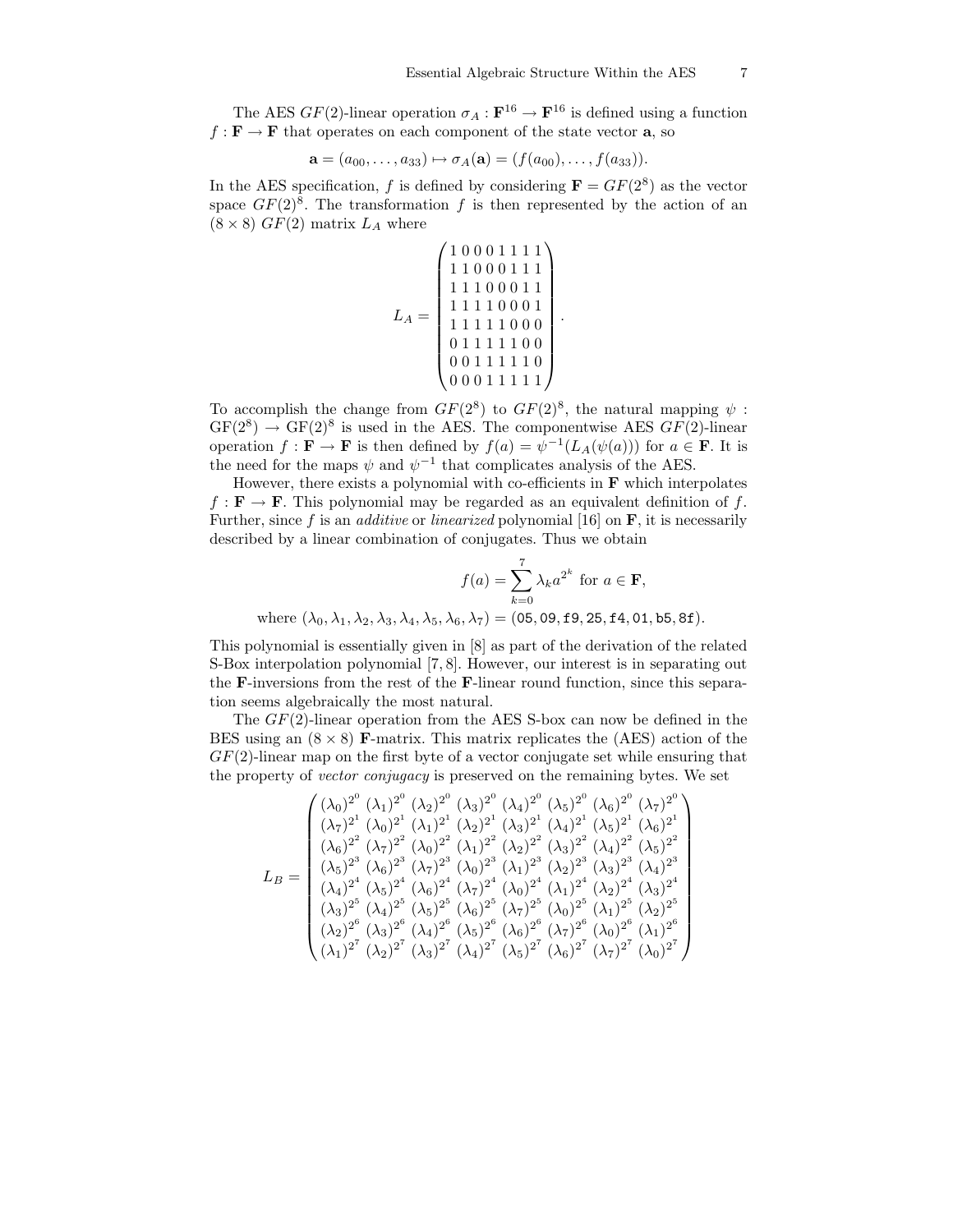We can now represent the entire set of  $GF(2)$ -linear operations in the AES with a (128 × 128) F-matrix in the BES,  $\text{Lin}_B$ . Thus  $\text{Lin}_B$  is a block diagonal matrix with 16 identical blocks  $L_B$ , so  $\text{Lin}_B = Diag_{16}(L_B)$ .

Key schedule. We can use the techniques from previous sections to describe the key schedule for the BES. This effectively replicates the actions of the AES key schedule, in which a 16-byte AES key  $k_A$  provides eleven subkeys, each in **A.** In the BES, a 128-byte BES key  $\mathbf{k}_B$  provides eleven subkeys, each in **B**.

The key schedule in the AES uses the same operations as the AES encryption process, namely the  $GF(2)$ -linear map, componentwise inversion, byte rotation, and addition. Thus the key schedule can also be described using the same simple algebraic operations over F. Whenever a constant is required in the AES, we use the embedded image of that constant in the BES. Whenever a byte in the AES has to be moved to a different position, we ensure that the corresponding vector conjugate is moved as a single entity in the BES. In this way, we ensure that if a BES key the conjugacy property, then so do all its derived subkeys. If the embedded image of the AES key  $\mathbf{k}_A$  is the BES key  $\mathbf{k}_B = \phi(\mathbf{k}_A)$ , then  $(\mathbf{k}_B)_i = \phi((\mathbf{k}_A)_i)$  for every round subkey, so the embedded images of an AES subkey sequence form a BES subkey sequence.

Round function of BES. We have now completely described a round of BES. If the inputs to the BES round function are  $\mathbf{b} \in \mathbf{B}$  and subkey  $(\mathbf{k}_B)_i \in \mathbf{B}$ , then the BES round function is given by

RoundB(b,(kB)i) = Mix<sup>B</sup> ¡ R<sup>B</sup> ¡ Lin<sup>B</sup> ¡ b (−1)¢¢¢ + (kB)<sup>i</sup> = M<sup>B</sup> · (b (−1)) + (kB)<sup>i</sup> ,

where  $M_B$  is a (128 × 128) **F**-matrix performing linear diffusion within the BES. Furthermore, if the inputs to the AES round function are  $a \in A$  and subkey  $(k_A)_i \in \mathbf{A}$ , then we have

Round<sub>A</sub>(**a**, (**k**<sub>A</sub>)<sub>i</sub>) = 
$$
\phi^{-1}
$$
 (Round<sub>B</sub> ( $\phi$ (**a**),  $\phi$ ((**k**<sub>A</sub>)<sub>i</sub>))).

#### 4.2 The relationship between the AES and the BES

The BES is a 128-byte block cipher, which consists entirely of simple algebraic operations over  $\bf{F}$ . It has the property that  $\bf{B}_A$ , the set of embedded images of AES vectors, or equivalently the set of all BES inputs with the conjugacy property, is closed under the action of the BES round function. Furthermore, encryption in the BES fully respects encryption in the AES and the commuting diagram given in Figure 1 holds. Thus the BES restricted to  $B_A$  provides an alternative description of the AES and analysis of the BES may well provide additional insight into the AES.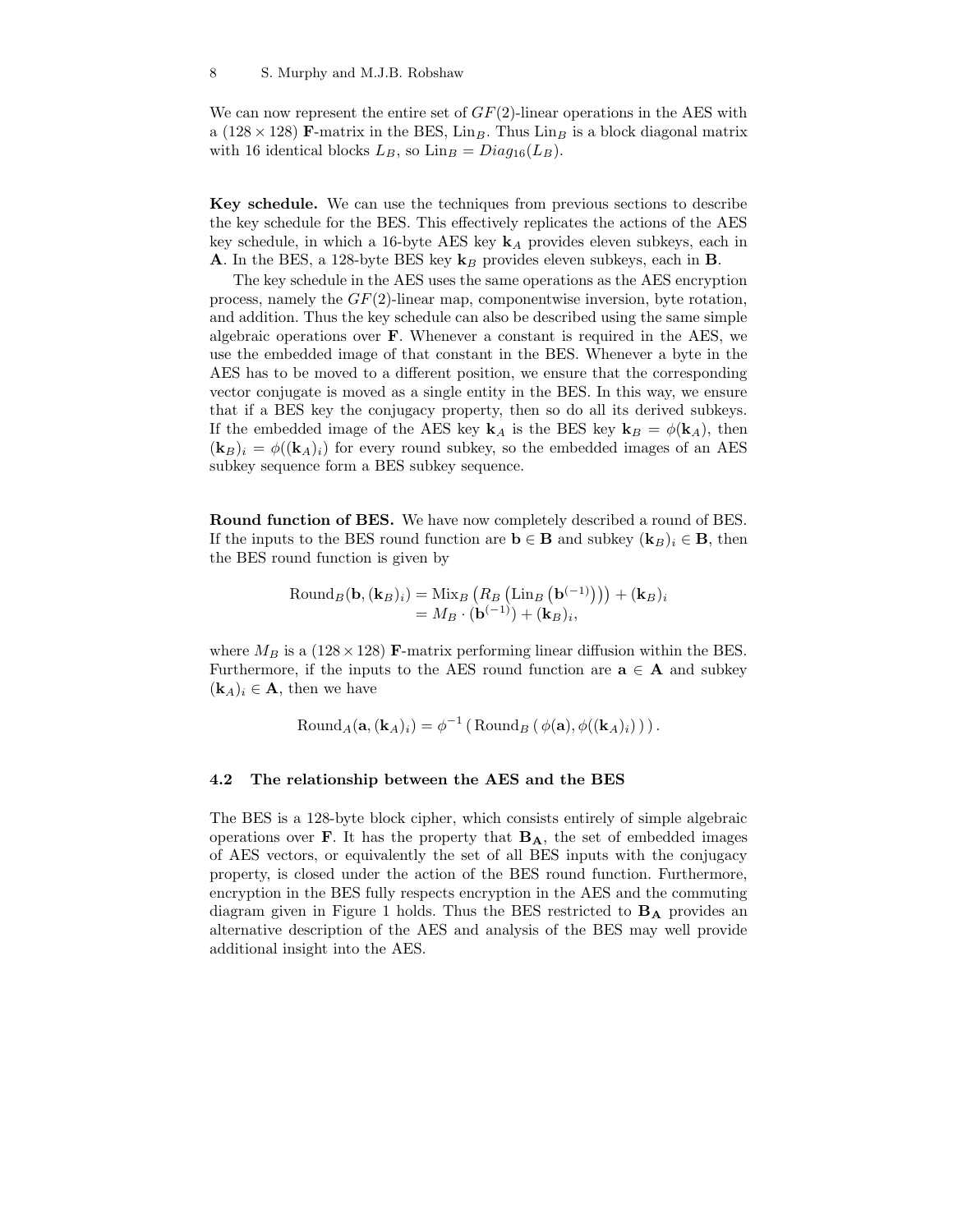## 5 Algebraic Observations on the BES

The round function of the BES, and hence essentially the AES, is given by

$$
\mathbf{b} \mapsto M_B \cdot \mathbf{b}^{(-1)} + (\mathbf{k}_B)_i.
$$

Thus a round of the AES is simply componentwise inversion and an affine transformation with respect to the *same* field  $\mathbf{F} = GF(2^8)$ . This suggests many possible areas for future investigation. We offer some preliminary observations.

#### 5.1 Linear diffusion in BES

The linear diffusion  $\mathbf{F}$ -matrix  $M_B$  of the BES is a sparse matrix and can be analysed using similar techniques to those used in [19]. These were originally used to analyse the related linear diffusion  $GF(2)$ -matrix (denoted by M in [19]). However, this linear diffusion matrix  $(M)$  and the AES inversion are with respect to different fields.

The minimum polynomial of  $M_B$  is  $(X + 1)^{15}$ , effectively the same as the minimum polynomial of  $M$ . In some sense, the BES is structurally no more complicated than the AES. Following [19], we find an  $\mathbf{F}$ -matrix  $P_B$  such that

$$
R_B = P_B^{-1} \cdot M_B \cdot P_B,
$$

where  $R_B$  is essentially the Jordan form of  $M_B$ . The matrix  $R_B$  has 112 rows with two ones and 16 rows with a single one while all other entries are zero. It is effectively the simple matrix  $R$  given in [19], and has similar interesting properties. The significant change here is that the properties of  $M_B$  are properties in **F** and not  $GF(2)$ . Such properties have the potential to interact directly with the inversion operation. Many of these properties involve linear functionals or parity equations. A parity equation is a row vector  $e^T$ , and the parity of a vector  $\mathbf{b} \in \mathbf{B}$  is  $\mathbf{e}^T \cdot \mathbf{b} = \sum_{i=0}^{127} e_i \cdot b_i$ . We note a few interesting properties.

- $\mathcal{M}_B$  has order 16.
- The columns of  $P_B$  form a basis for **B**. In this basis, the action of the linear diffusion layer is given by the very simple matrix  $M_B$ .
- In particular,  $M_B$  fixes a subspace of **B** of dimension 16. The intersection with  $\mathbf{B}_\mathbf{A}$ , the embedded AES state space, has  $2^{16}$  elements.
- − The rows of  $P_B^{-1}$  form linear functionals or parity equations (defined above) that always evaluate to 0 or 1 on  $\mathbf{B}_{\mathbf{A}}$  (by considering dual spaces).
- The set of parity equations whose value is fixed by  $M_B$  form a 16-dimensional vector subspace over F.

These observations may seem somewhat abstract, but they do have important consequences. We discuss an example below in which these observations can be used to illustrate certain differential properties of the BES.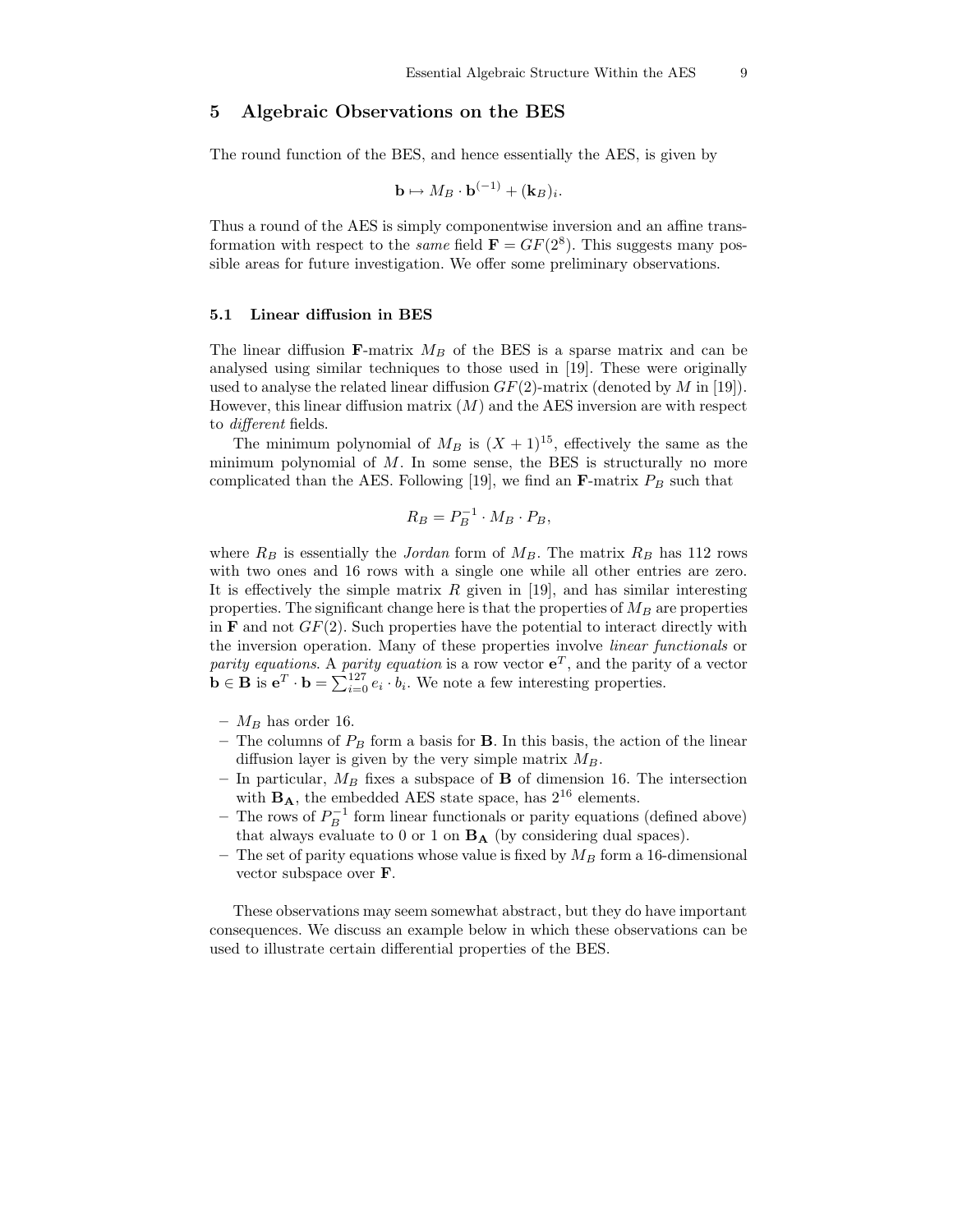#### 5.2 Related encryptions in the BES.

As noted in Section 5.1, it is possible to find parity equations whose values are fixed by  $M_B$ , the linear diffusion layer of the BES. One example is

repeat 16 times  

$$
e = (\overbrace{b4, fd, 17, 0e, 54, a0, f6, 52}, \ldots)^T
$$
,

for which  $e^T = e^T \cdot M_B$ , so  $e^T \cdot b = e^T \cdot (M_B \cdot b)$ . We now describe some interesting properties relating two plaintext-ciphertext pairs generated under related subkey sequences. These properties hold with probability one and so they can be appropriately extended to any number of rounds.

Suppose **p** has parity  $p_e = e^T \cdot \mathbf{p}$  under parity equation  $e^T$ , so  $t \cdot \mathbf{p}$  has parity  $tp_e$  for any  $t \in \mathbf{F}$ . Consider two state and subkey pairs  $\mathbf{p}, \mathbf{k}_i \in \mathbf{B}$  and  $t\mathbf{p}, t^{(-1)}\mathbf{k}_i \in \mathbf{B}$   $(t \neq 0, 1)$ . A typical BES round function is given by

$$
\mathbf{p} \mapsto M_B \cdot \mathbf{p}^{(-1)} + \mathbf{k}_i, \text{ and}
$$
  

$$
t \cdot \mathbf{p} \mapsto t^{-1} M_B \cdot \mathbf{p}^{(-1)} + t^{-1} \mathbf{k}_i
$$

When we consider the effect of the BES round function on the parities, we obtain

.

$$
p_e = (\mathbf{e}^T \cdot \mathbf{p}) \mapsto \mathbf{e}^T \cdot M_B \cdot \mathbf{p}^{(-1)} + \mathbf{e}^T \cdot \mathbf{k}_i
$$
  
\n
$$
= \mathbf{e}^T \cdot \mathbf{p}^{(-1)} + \mathbf{e}^T \cdot \mathbf{k}_i
$$
  
\n
$$
= \mathbf{e}^T \cdot (\mathbf{p}^{(-1)} + \mathbf{k}_i),
$$
  
\n
$$
tp_e = (\mathbf{e}^T \cdot t\mathbf{p}) \mapsto \mathbf{e}^T \cdot t^{-1} M_B \cdot \mathbf{p}^{(-1)} + \mathbf{e}^T \cdot t^{-1} \mathbf{k}_i = \mathbf{e}^T \cdot t^{-1} \mathbf{p}^{(-1)} + \mathbf{e}^T \cdot t^{-1} \mathbf{k}_i
$$
  
\n
$$
= t^{-1} \mathbf{e}^T \cdot (\mathbf{p}^{(-1)} + \mathbf{k}_i).
$$

Thus if  $(p_e, tp_e)$  are the parities under  $e^T$ , then after one round using subkeys  $\mathbf{k}_i$  and  $t^{-1}\mathbf{k}_i$  respectively, the respective parities are  $(p'_e, t^{-1}p'_e)$  for some  $p'_e$ . Hence if we encrypt two plaintexts  $(p, tp)$  under different sets of related subkey sequences as detailed below, then we obtain two ciphertexts that are related by their parities  $c_e$  and  $tc_e$ .

| Plaintext Parity | Subkey sequence                                                                                                  | Ciphertext Parity |
|------------------|------------------------------------------------------------------------------------------------------------------|-------------------|
| $p_e$            | $\mathbf{k}_0, \mathbf{k}_1, \mathbf{k}_2, \mathbf{k}_3 \cdots, \mathbf{k}_9 \mathbf{k}_{10}$                    | Ue.               |
| $tp_e$           | $ t\mathbf{k}_0,t^{-1}\mathbf{k}_1,t\mathbf{k}_2,t^{-1}\mathbf{k}_3,\cdots,t^{-1}\mathbf{k}_9,t\mathbf{k}_{10} $ | $tc_e$            |

Differential-type effect in BES. We can increase the sophistication slightly and consider two pairs of plaintext  $\mathbf{p}_0, \mathbf{p}_1 \in \mathbf{B}$  and  $t\mathbf{p}_0, t\mathbf{p}_1 \in \mathbf{B}$ . The difference in the first pair is  $\mathbf{p}_0 + \mathbf{p}_1$  with parity  $p_e = \mathbf{e}^T \cdot (\mathbf{p}_0 + \mathbf{p}_1)$ , and similarly the parity of the difference in the second pair is  $tp_e$ .

|                                                                                                             |                                                       | Plaintext Difference Parity Subkey sequence Ciphertext Difference Parity |
|-------------------------------------------------------------------------------------------------------------|-------------------------------------------------------|--------------------------------------------------------------------------|
| $\mathbf{e}^T \cdot (\mathbf{p}_0 + \mathbf{p}_1) = p_e$                                                    | $\mathbf{k}_0, \mathbf{k}_1, \cdots, \mathbf{k}_{10}$ |                                                                          |
| $\overline{e^T \cdot (tp_0 + tp_1)} = tp_e$ $ t\mathbf{k}_0, t^{-1}\mathbf{k}_1, \cdots, t\mathbf{k}_{10} $ |                                                       | $\iota c_{\infty}$                                                       |

Suppose we encrypt the two pairs of plaintexts under two sets of related subkey sequences as detailed in the above table, then the plaintext and ciphertext difference parities have the same relationship, as shown in the above table. This relationship holds with probability one, so would be applicable for any number of rounds. Thus there exists a probability one differential effect under related subkey sequences in the BES in which every S-Box is active.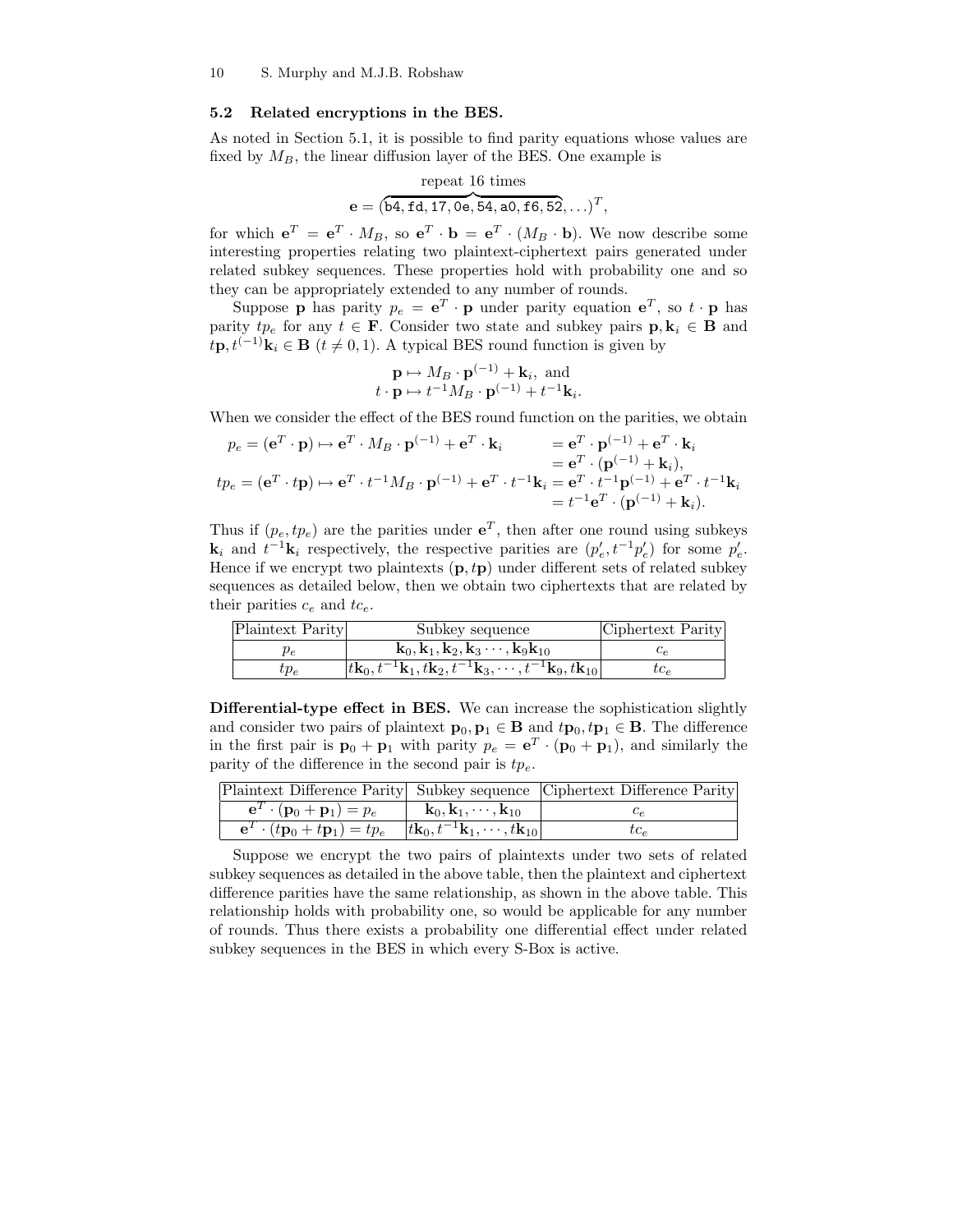Relevance of these BES observations to the AES. These preliminary observations do not apply when specific details of the key schedule are considered. Even if they did, they would not apply directly to the AES for a rather subtle reason. If  $(\mathbf{p}, t\mathbf{p}) \in \mathbf{B} \times \mathbf{B}$ , then  $(\mathbf{p}, t\mathbf{p}) \notin \mathbf{B}_{\mathbf{A}} \times \mathbf{B}_{\mathbf{A}}$ ; that is if p has the conjugacy property, then tp cannot have the conjugacy property  $(t \neq 0, 1)$ . Thus, if p is an embedded AES plaintext, then tp cannot be an embedded AES plaintext.

However, these observations are very interesting for the light they shed on the AES design philosophy [7, 8]. As far as linear and differential cryptanalysis are concerned, the BES would be expected to have similar properties to the AES. In particular, the diffusion in both has the same reliance on MDS matrices. However in the BES, which is intricately entwined with the AES, we have exhibited a differential-like property that occurs with certainty even though every S-Box is active.

#### 5.3 Preservation of algebraic curves

Each of the BES operations, namely "inversions" (ignoring 0-inversion for the moment) and affine transformations over  $\mathbf{F}$ , are simple algebraic transformations of **B**. Thus each BES operation maps an algebraic curve defined on  $B = F^{128}$ to an isomorphic algebraic curve. For a given key 128-bit key k, more than half (about 53%) of AES plaintexts are encrypted without "inverting" 0 (since 160 inversions are performed). Let  $A_k \subset A$  denote this set of AES plaintexts for key k. If embedded plaintexts from  $A_k$  lie on a curve, then the corresponding embedded ciphertexts lie on an isomorphic curve over F. Thus, the AES and the BES can be considered to preserve algebraically simple curves over F with a reasonable probability. In particular, the inversion and the affine transformation of the BES round function map quadratic forms over  $\bf{F}$  to quadratic forms over F, so the AES can be described using a very simple system of multivariate quadratic equations over F. We consider the consequences of this observation below.

## 6 Multivariate Quadratic Equations

We now demonstrate that recovering an AES key is equivalent to solving particular systems of extremely sparse multivariate quadratic equations by expressing a BES (and hence an AES) encryption as such a system. The problem of solving such systems of equations lies at the heart of several public key cryptosystems [3, 22], and there has been some progress in providing solutions to such problems [4, 5, 14]. Recently, Courtois and Pieprzyk [6] have suggested the use of a system of multivariate quadratic equations over  $GF(2)$  to analyse the AES. However, such a  $GF(2)$ -system derived directly from the AES is far more complicated than the F-system derived from the BES.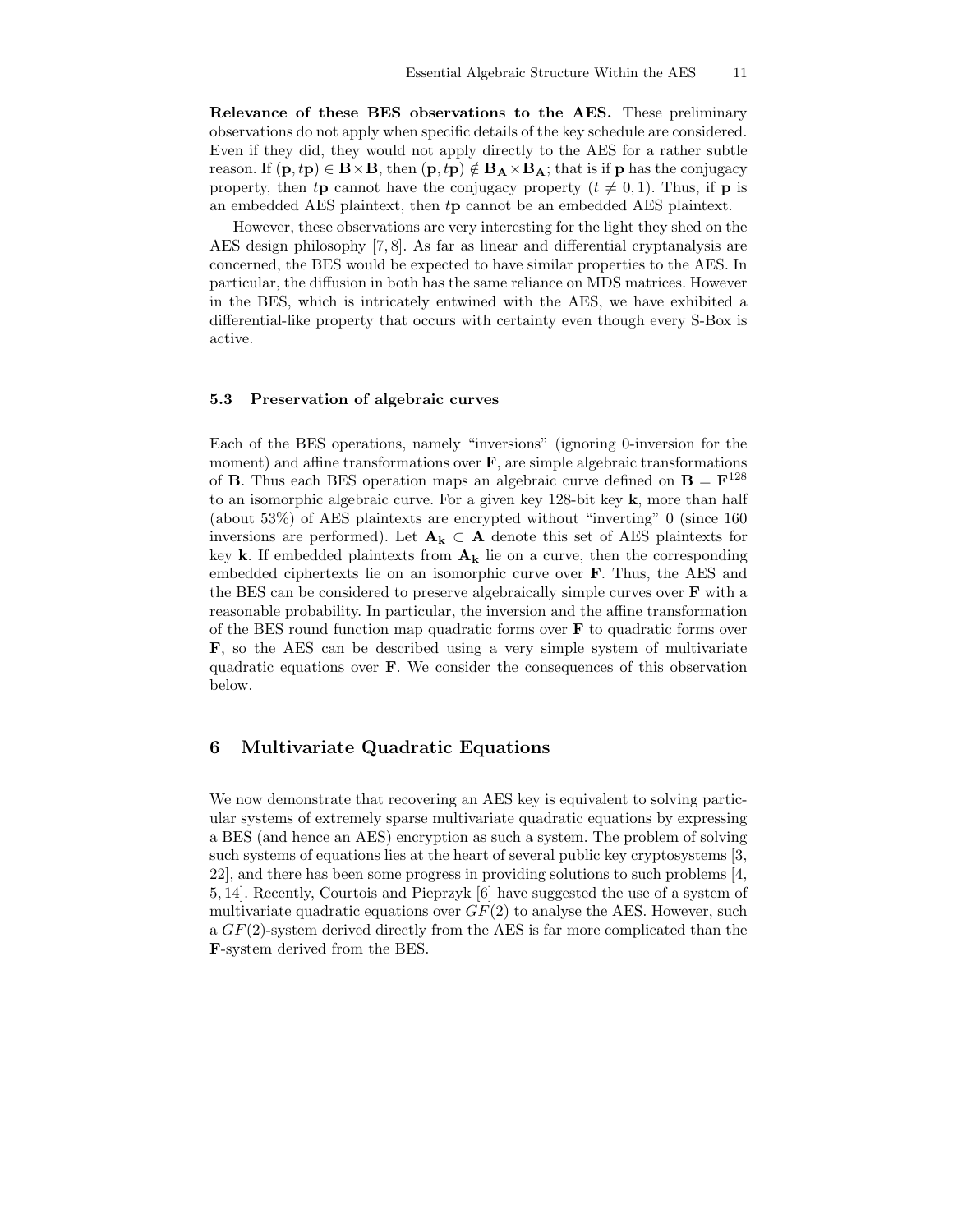### 6.1 A simple multivariate quadratic system for the AES

We first establish the notation that we need. We denote the plaintext and ciphertext by  $p \in B$  and  $c \in B$  respectively, and the state vectors before and after the *i*<sup>th</sup> invocation of the inversion layer by  $\mathbf{w}_i \in \mathbf{B}$  and  $\mathbf{x}_i \in \mathbf{B}$  (0  $\leq i \leq 9$ ) respectively. A BES encryption is then described by the following system of equations:

$$
\mathbf{w}_0 = \mathbf{p} + \mathbf{k}_0, \n\mathbf{x}_i = \mathbf{w}_i^{(-1)} \quad \text{for } i = 0, \dots, 9, \n\mathbf{w}_i = M_B \mathbf{x}_{i-1} + \mathbf{k}_i \quad \text{for } i = 1, \dots, 9, \n\mathbf{c} = M_B^* \mathbf{x}_9 + \mathbf{k}_{10},
$$

where  $M_B^* = R_B \cdot Lin_B = Mir_B^{-1} \cdot M_B$ , since the final round in the BES (equivalently the AES) does not use the MixColumn operation.

We now consider these equations componentwise. We first denote the matrix  $M_B$  by ( $\alpha$ ) and the matrix  $M_B^*$  by ( $\beta$ ). We represent the  $(8j + m)$ <sup>th</sup> component of  $\mathbf{x}_i$ ,  $\mathbf{w}_i$  and  $\mathbf{k}_i$  by  $x_{i,(j,m)}$ ,  $w_{i,(j,m)}$  and  $k_{i,(j,m)}$  respectively. We can now express the previous set of equations in the following way:

$$
w_{0,(j,m)} = p_{(j,m)} + k_{0,(j,m)},
$$
  
\n
$$
x_{i,(j,m)} = w_{i,(j,m)}^{(-1)}
$$
 for  $i = 0, ..., 9$ ,  
\n
$$
w_{i,(j,m)} = (M_B \mathbf{x}_{i-1})_{(j,m)} + k_{i,(j,m)}
$$
 for  $i = 1, ..., 9$ ,  
\n
$$
c_{(j,m)} = (M_B^* \mathbf{x}_9)_{(j,m)} + k_{10,(j,m)}.
$$

We assume that 0-inversion does not occur as part of the encryption or the key schedule. This assumption is true for 53% of encryptions and 85% of 128 bit keys, and even if the assumption is invalid, only a very few of the following equations are incorrect. Under the stated assumption, the system of equations can be written as:

$$
0 = w_{0,(j,m)} + p_{(j,m)} + k_{0,(j,m)},
$$
  
\n
$$
0 = x_{i,(j,m)}w_{i,(j,m)} + 1
$$
 for  $i = 0,...,9$ ,  
\n
$$
0 = w_{i,(j,m)} + (M_B \mathbf{x}_{i-1})_{(j,m)} + k_{i,(j,m)}
$$
 for  $i = 1,...,9$ ,  
\n
$$
0 = c_{(j,m)} + (M_B^* \mathbf{x}_9)_{(j,m)} + k_{10,(j,m)}.
$$

We thus obtain a collection of simultaneous multivariate quadratic equations which fully describe a BES encryption. These are given for  $j = 0, \ldots, 15$  and  $m = 0, \ldots, 7$  by:

$$
0 = w_{0,(j,m)} + p_{(j,m)} + k_{0,(j,m)},
$$
  
\n
$$
0 = x_{i,(j,m)}w_{i,(j,m)} + 1
$$
  
\n
$$
0 = w_{i,(j,m)} + k_{i,(j,m)} + \sum_{(j',m')}\alpha_{(j,m),(j',m')}x_{i-1,(j',m')} \text{ for } i = 1,\ldots,9,
$$
  
\n
$$
0 = c_{(j,m)} + k_{10,(j,m)} + \sum_{(j',m')}\beta_{(j,m),(j',m')}x_{9,(j',m')}.
$$

A BES encryption can therefore be described as a multivariate quadratic system using  $2688$  equations over  $\bf{F}$ , of which 1280 are (extremely sparse) quadratic equations and 1408 are linear (diffusion) equations. These equations comprise 5248 terms, made from 2560 state variables and 1408 key variables.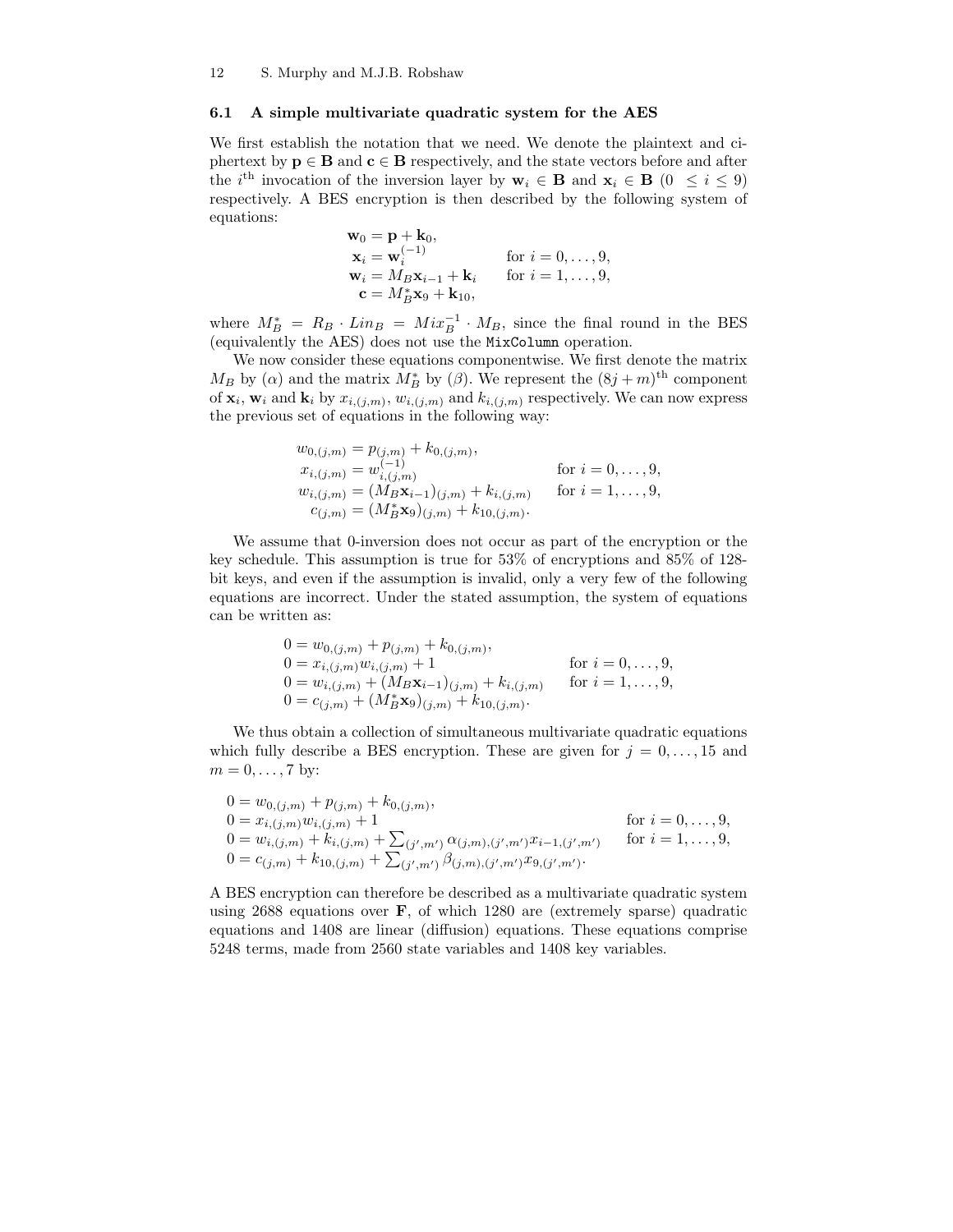When we consider an AES encryption embedded in the BES framework, we obtain more multivariate quadratic equations because the embedded state variables of an AES encryption are in  $B_A$  and possess the conjugacy property. We thus obtain the following very simple multivariate quadratic equations for  $j = 0, \ldots, 15$  and  $m = 0, \ldots, 7$  (where  $m+1$  is interpreted modulo 8). We divide these equations into linear equations and multivariate quadratic equations.

$$
0 = w_{0,(j,m)} + p_{(j,m)} + k_{0,(j,m)};
$$
  
\n
$$
0 = w_{i,(j,m)} + k_{i,(j,m)} + \sum_{(j',m')} \alpha_{(j,m),(j',m')} x_{i-1,(j',m')} \quad \text{for } i = 1,\ldots,9,
$$
  
\n
$$
0 = c_{(j,m)} + k_{10,(j,m)} + \sum_{(j',m')} \beta_{(j,m),(j',m')} x_{9,(j',m')}.
$$

$$
0 = x_{i,(j,m)}w_{i,(j,m)} + 1
$$
  
\n
$$
0 = x_{i,(j,m)}^2 + x_{i,(j,m+1)}
$$
  
\n
$$
0 = w_{i,(j,m)}^2 + w_{i,(j,m+1)}
$$
  
\nfor  $i = 0, ..., 9$ ,  
\nfor  $i = 0, ..., 9$ ,  
\nfor  $i = 0, ..., 9$ ,  
\nfor  $i = 0, ..., 9$ .

An AES encryption can therefore be described as an overdetermined multivariate quadratic system using  $5248$  equations over  $\bf{F}$ , of which 3840 are (extremely sparse) quadratic equations and 1408 are linear equations. These encryption equations comprise 7808 terms, made from 2560 state variables and 1408 key variables. Furthermore, the AES key schedule can be expressed as a similar multivariate quadratic system. In its most sparse form, the key schedule system uses 2560 equations over  $\bf{F}$ , of which 960 are (extremely sparse) quadratic equations and 1600 are linear equations. These key schedule equations comprise 2368 terms made from the 2048 variables, of which 1408 are basic key variables and 640 are auxiliary variables. We can, of course, immediately reduce the sizes of these multivariate quadratic systems by using the linear equations to substitute for state and key variables, though the resulting system is slightly less sparse.

#### 6.2 Potential attack techniques

It is clear that an efficient method for the solution of this type of multivariate quadratic system would give a cryptanalysis of the AES with potentially very few plaintext-ciphertext pairs. While there is some connection to work on interpolation attacks [13], techniques such as relinearisation [14] or the extended linearisation or XL algorithm [5] have been specifically developed for the solution of such systems. A simple overview of these techniques is given below.

- Generate equations of higher degree from the original equations by multiplying the original equations by certain other terms or equations.
- Regard the generated system of equations of higher degree as linear combinations of formal terms.
- If there are more linearly independent equations than terms, solve the linear system.

The recently proposed extended sparse linearisation or XSL algorithm [6] is a modification of the XL algorithm that attempts to solve the types of multivariate quadratic systems that can occur in iterated block ciphers. A discussion of the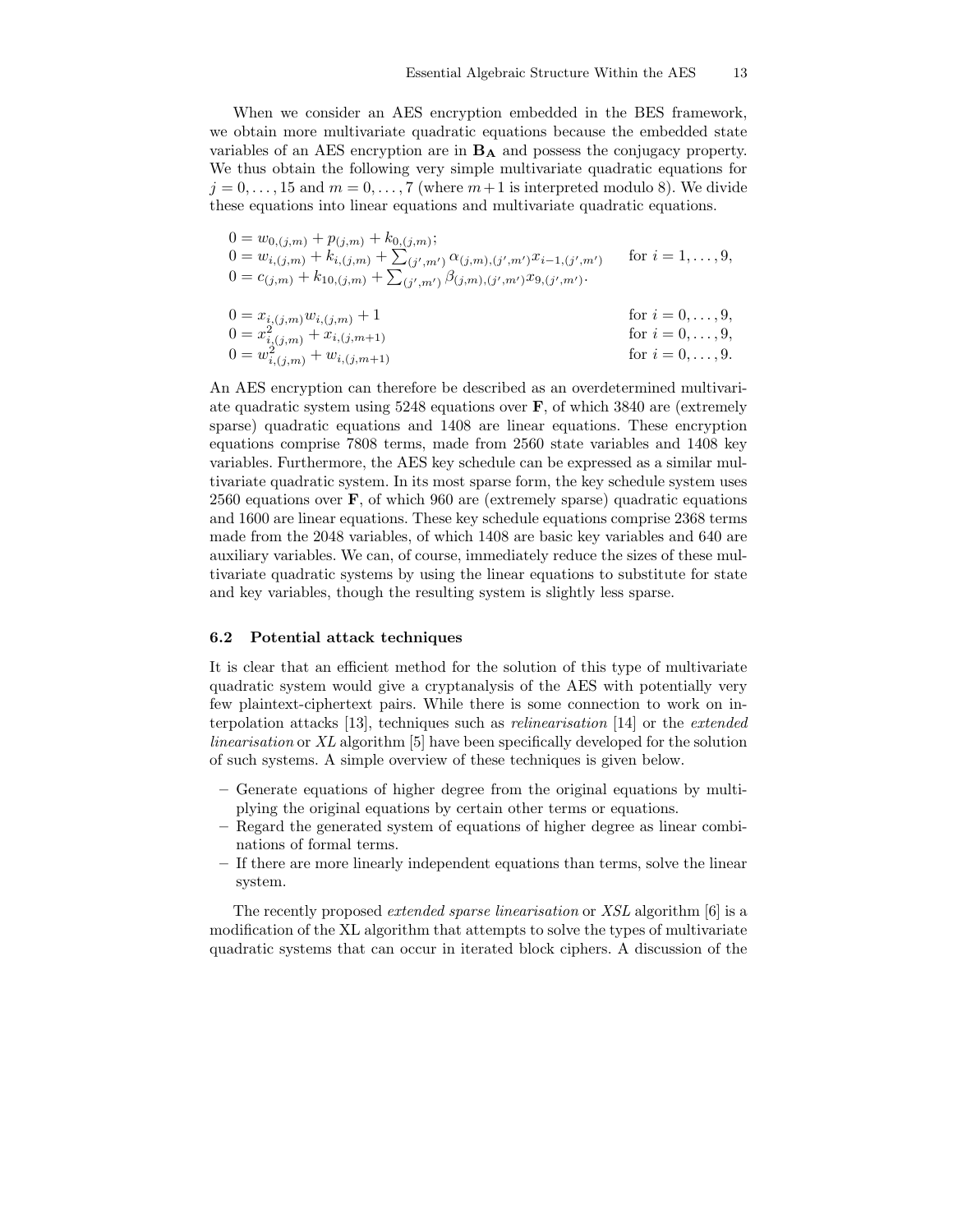use of the XSL algorithm on the AES multivariate quadratic  $GF(2)$ -system is given in [6]. The AES F-system derived from the BES is far simpler, which would suggest that the XSL algorithm would solve this  $\mathbf{F}$ -system far faster (2<sup>100</sup>) AES encryptions) than the  $GF(2)$ -system. However, the estimate given for the number of linearly independent equations generated by the XSL technique [6] appears to be inaccurate [2].

It is obvious that much urgent research is required on the solution of AES multivariate quadratic systems over  $\bf{F}$  to see what new cryptanalytic approaches and attacks are possible. In particular, refinements to XL-type techniques and the applicability of sparse matrix techniques seem to be important topics for future work. It is certainly important to know the degree and size of linearly soluble systems generated from the AES multivariate quadratic systems. If the degree and size of such a generated system is too small, then attacks on the AES might be possible. We note that the BES representation of the AES gives other simple quadratic equations over **F**, such as  $x_{i,(j,m+1)}w_{i,(j,m)} = x_{i,(j,m)}$  or  $x_{i,(j,m+2)}w_{i,(j,m)} = x_{i,(j,m+1)}x_{i,(j,m)}$ . These can be used to build other simple multivariate quadratic systems over  $\bf{F}$  for the AES. Indeed, the first of these equations is essentially used to construct the  $GF(2)$  system for the AES given in  $[6]$ . We can also use simple higher degree equations over **F** to build other simple multivariate systems for the AES. It is clear from this brief discussion that many aspects of the AES representation over F remain to be investigated.

#### 6.3 Implications for the AES

The cryptanalysis of the AES is equivalent to the solution of some particular system of extremely sparse multivariate quadratic equations over F. The analysis of the AES as a complicated multivariate quadratic system over  $GF(2)$  by Courtois and Pieprzyk [6] is related to the problem of finding such a solution. Most of the other published security results on the AES are concerned with demonstrating that bit-level linear and differential techniques do not compromise the AES. However, from an algebraic viewpoint, such techniques are trace ( $\mathbf{F} \to GF(2)$ ) function techniques, and trace function techniques are not normally employed in the solution of multivariate systems. It is arguable that an important aspect of the security of the AES, namely the solubility of an extremely sparse multivariate quadratic system over  $\bf{F}$ , is yet to be explored.

## 7 Conclusions

In this paper we have introduced a novel interpretation of the AES as being embedded in a new cipher, the BES. However, the BES does not necessarily inherit security properties we might have expected from the AES. Furthermore, the BES has a simple algebraic round function consisting solely of a componentwise inversion and and a highly structured affine transformation over the same field  $GF(2<sup>8</sup>)$ . Indeed, this alternative description of the AES is mathematically much simpler than the original specification. One consequence is that the security of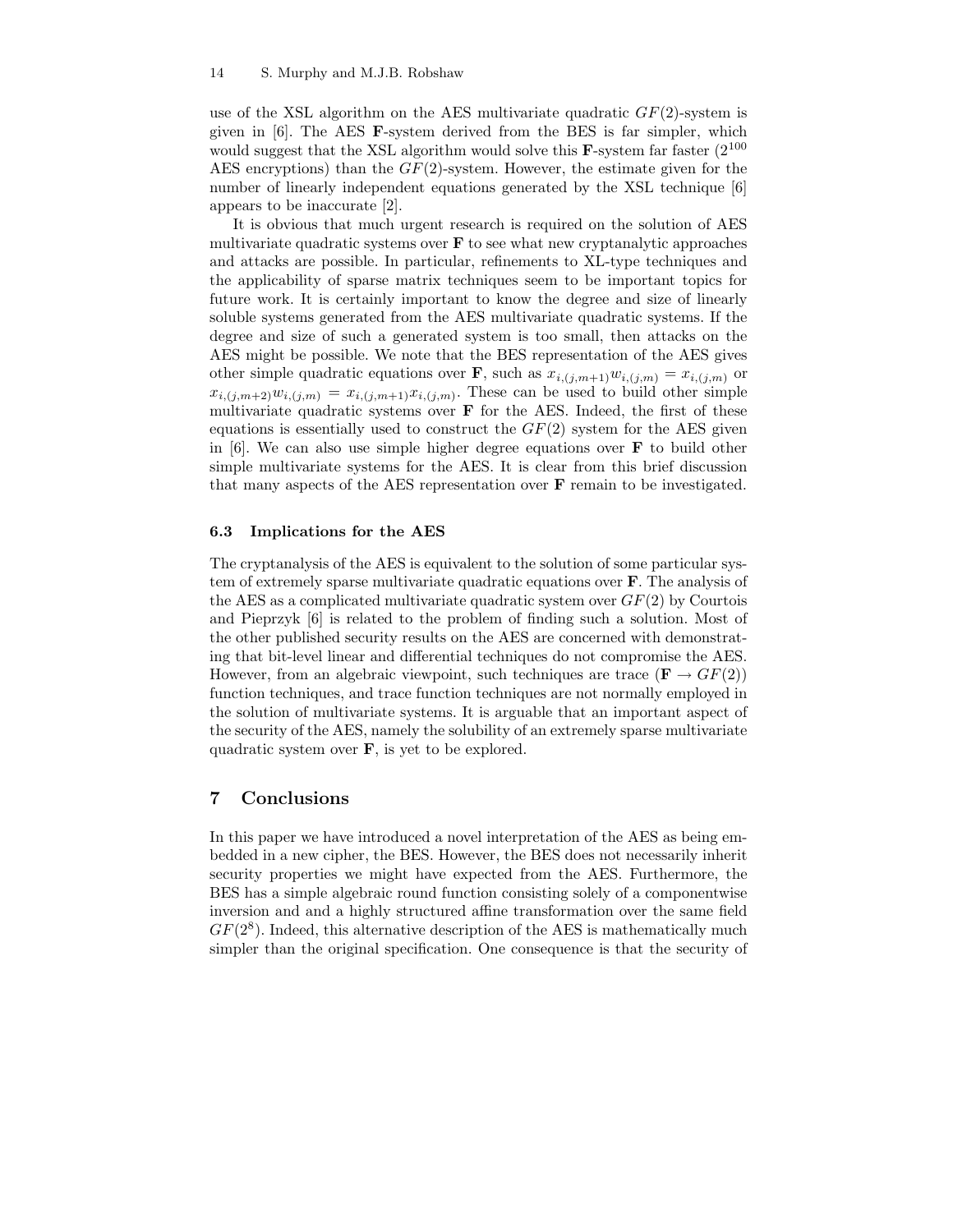the AES is equivalent to the solubility of certain extremely sparse multivariate quadratic systems over  $GF(2^8)$ .

## Acknowledgements

We would like to thank Fred Piper, Simon Blackburn and Don Coppersmith for some interesting and useful discussions about this paper.

## References

- 1. E. Biham and A. Shamir. Differential Cryptanalysis of the Data Encryption Standard. Springer–Verlag, New York, 1993.
- 2. D. Coppersmith. Personal communication, 30 April 2002.
- 3. N. Courtois, L. Goubin, and J. Patarin. Quartz, 128-bit long digital signatures. In D. Naccache, editor, Proceedings of Cryptographers' Track RSA Conference 2001, LNCS 2020, pages 282–297, Springer–Verlag, 2001.
- 4. N. Courtois, L. Goubin, W. Meier, and J. Tacier. Solving underdefined systems of multivariate quadratic equations. In D. Paillier, editor, Proceedings of Public Key Cryptography 2002, LNCS 2274, pages 211-227, Springer-Verlag, 2002.
- 5. N. Courtois, A. Klimov, J. Patarin, and A. Shamir. Efficient algorithms for solving overdefined systems of multivariate polynomial equations. In B. Preneel, editor, Proceedings of Eurocrypt 2000, LNCS 1807, pages 392–407, Springer-Verlag, 2000.
- 6. N. Courtois and J. Pieprzyk. Cryptanalysis of block ciphers with overdefined systems of equations. IACR eprint server www.iacr.org, April 2002.
- 7. J. Daemen and V. Rijmen. AES Proposal: Rijndael (Version 2). NIST AES website csrc.nist.gov/encryption/aes, 1999.
- 8. J. Daemen and V. Rijmen. The Design of Rijndael: AES—The Advanced Encryption Standard. Springer–Verlag, 2002.
- 9. J. Daemen and V. Rijmen. Answers to "New Observations on Rijndael". NIST AES website csrc.nist.gov/encryption/aes, August 2000.
- 10. N. Ferguson, J. Kelsey, B. Schneier, M. Stay, D. Wagner, and D. Whiting. Improved cryptanalysis of Rijndael. In B. Schneier, editor, Proceedings of Fast Software Encryption 2000, LNCS , pages 213–230, Springer-Verlag, 2000.
- 11. N. Ferguson, R. Shroeppel, and D. Whiting. A simple algebraic representation of Rijndael. In S. Vaudenay and A. Youssef, editors, Proceedings of Selected Areas in Cryptography, LNCS, pages 103–111, Springer-Verlag, 2001.
- 12. H. Gilbert and M. Minier. A collision attack on seven rounds of Rijndael. Third AES Conference, NIST AES website csrc.nist.gov/encryption/aes, April 2000.
- 13. T. Jakobsen and L.R. Knudsen. The interpolation attack on block ciphers. In E. Biham, editor, Proceedings of Fast Software Encryption 1997, LNCS 1267, pages 28–40, Springer-Verlag, 1997.
- 14. A. Kipnis and A. Shamir. Cryptanalysis of the HFE Public Key Cryptosystem be Relinearization. In M.Wiener, editor, Proceedings of Crypto '99, LNCS 1666, pages 19–30, Springer-Verlag, 1999.
- 15. L. Knudsen and H. Raddum. Recommendation to NIST for the AES. NIST second round comment, NIST AES website csrc.nist.gov/encryption/aes/, 2000.
- 16. R. Lidl and H. Niederreiter. Introduction to Finite Fields and Their Applications. Cambridge University Press, 1984.